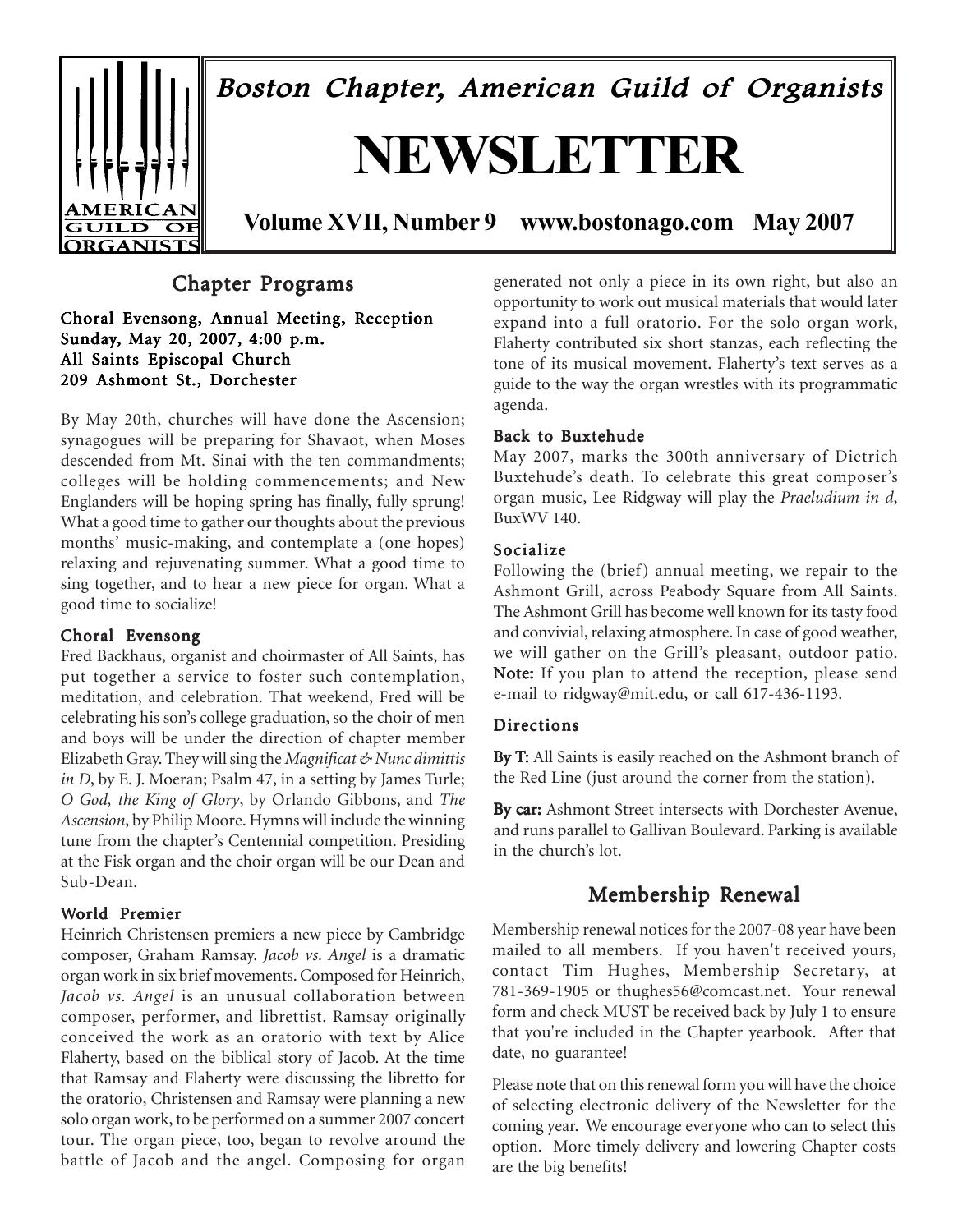# Editorial

#### Peer Review?

Is there a concept of "peer review" at your place of employment? In most professions, there is usally some sort of formal process, typically on a regularly scheduled basis, by which one's job performance is evaluated and critiqued. For those of us who are transplants from another profession, or who work a second job in a more traditional business, this process is probably very familiar: The reviewer or reviewers compile a formal list of accomplishments, strengths, weaknesses, and professional development plans for the person under review. The areas covered usually include not only the technical execution of the job requirements, but also less tangible things, like the person's ability to work with others, and to get along with superiors as well as subordinates.

As organists, it is unfortunately the case that a review process does not often happen. There are many reasons for this - for one thing, the vast majority of organists work "alone" - that is, they are the only professional musician on the staff of their church or temple. Unless you are lucky enough to work in an enviroment where there are multiple music professionals on staff, there is probably no one around who is qualified to judge you professionally. Note that in some instances, this does not necessarily prevent your superiors from passing in professional judgement on you anyway! So even if there is such a process, it can be seriously flawed.

True peer review is critical to any professional. Your clergy and congregation may love you, but would you stand up to the scrutiny of another organist, particularly one more professionaly advanced than you are? How do you know that your playing or directing does not have obviously flaws that a peer could easily point out. How will you improve if no one does this? Do you want to improve? Most of us do.

If there is no formal true peer review process possible where you work, perhaps you should make one happen yourself! Invite an organist friend, or a former teacher, or even a student (sometimes underlings have amazing insights), and have them listen in to services and/or rehearsals. (This works even better if you don't know they are there!). Tell them you want a brutally honest take on your strengths and weaknesses - buy them dinner or otherwise remunerate them!

I know you will benefit from this. Take the initiative! -*- The Editor*

# **Executive Committee Meetings**

Monday evenings 7-9 pm, King's Chapel Parish House, 64 Beacon St. 2nd floor, Boston. Charles or Park St MBTA. Next meeting June 4.

Executive committee meetings are open to all Chapter members.

Newsletter of the Boston Chapter, American Guild of Organists Published 10 times a year, September-June. Distributed to members & associates of the Boston Chapter, AGO.

Mailed at standard mail rates from Boston MA. Boston Chapter/AGO c/o Timothy Hughes, Membership 247 Washington St #24, Winchester MA 01890. Copyright © 2007, Boston Chapter, American Guild of Organists

### *Boston Chapter, AGO Officers 2006-2007*

| Heinrich Christensen<br>Dean<br>heinrich_christensen@yahoo.com 617-983-1990               |
|-------------------------------------------------------------------------------------------|
| SubDean<br>Lee Ridgway<br>617-436-1193<br>ridgway@mit.edu                                 |
| Carl Klein<br>Treasurer<br>781-274-8406<br><u>cdnk@juno.com</u>                           |
| <b>Assistant Treasurer</b><br>Nancy Granert<br>617-479-0682<br>nancy granert@harvard.edu  |
| <b>Broadcasts</b><br>Martin Steinmetz<br>781-235-9472<br>cmsteinmetz@verizon.net          |
| Chaplain<br>Rev. Earl K. Holt III<br>617-227-2155<br>ekholt@kings-chapel.org              |
| David Baker<br>Competitions<br>617-367-4260<br>$d$ gb137@mac.com                          |
| Examinations<br>Glenn Goda<br>glenngoda1545@aol.com<br>617-442-7079                       |
| Library<br>Joseph Dyer<br>617-527-6403<br>joseph.dyer@umb.edu                             |
| Membership Secretary<br>Timothy Hughes<br>781-369-1905<br>thughes $56$ @comcast.net       |
| Membership Committee<br>Fredrick Guzasky<br>781-420-6880<br>fredboston@msn.com            |
| Jim Swist<br>Newsletter<br>781-643-9733<br>swist@comcast.net                              |
| Organ Advisory<br>Richard Hill<br>smhill42ne@earthlink.net<br>508-238-6081                |
| Placement<br>Janet Hunt<br>617-746-5433<br>janet.hunt@sjs.edu                             |
| Professional Development<br>Charlene Higbe<br>$\text{cthigbe}(a)$ aol.com<br>617-497-0610 |
| Recording Secretary<br>Leonardo Ciampa<br>leonardociampa@hotmail.com_617-561-0913         |
| Registrar<br>Jane Flummerfelt<br>jflummerfelt@netscape.net<br>781-734-0327                |
| <b>SPAC</b><br>Martin Steinmetz<br>781-235-9472<br>cmsteinmetz@verizon.net                |
| <b>Substitutes</b><br>David Owens<br>508-429-1725<br>andreapressmusic@aol.com             |
| YOI<br>John Dunn<br>617-868-8658<br>jdunnatbacs@hotmail.com                               |
| Glenn Goda<br>glenngoda1545@aol.com<br>617-442-7079                                       |
| Auditors<br>Daryl Bichel<br>617-312-8328<br>darylbichel@aol.com<br>Joshua Lawton          |
| 617-926-1042<br><i>jtlawton@mac.com</i>                                                   |
| Region I Councillor<br>E Lary Grossman<br>413-247-9426<br>elg@bradygrossman.com           |
| District Convener<br>Grant Moss<br>$g$ moss@smith.edu<br>413-585-3181                     |
| Webmaster<br>Mark Nelson<br>978-283-1909<br>marknelson@cbfisk.com                         |

#### *Executive Committee*

*Todd Beckham, Janet Hunt, Patrick Kabanda, Lois Regestein, Jonathan Ambrosino, Brian Jones, Joan Reddy, Sally Slade Warner, Stephanie Budwey, Cheryl Duerr, Douglas Major, Andrew Shenton*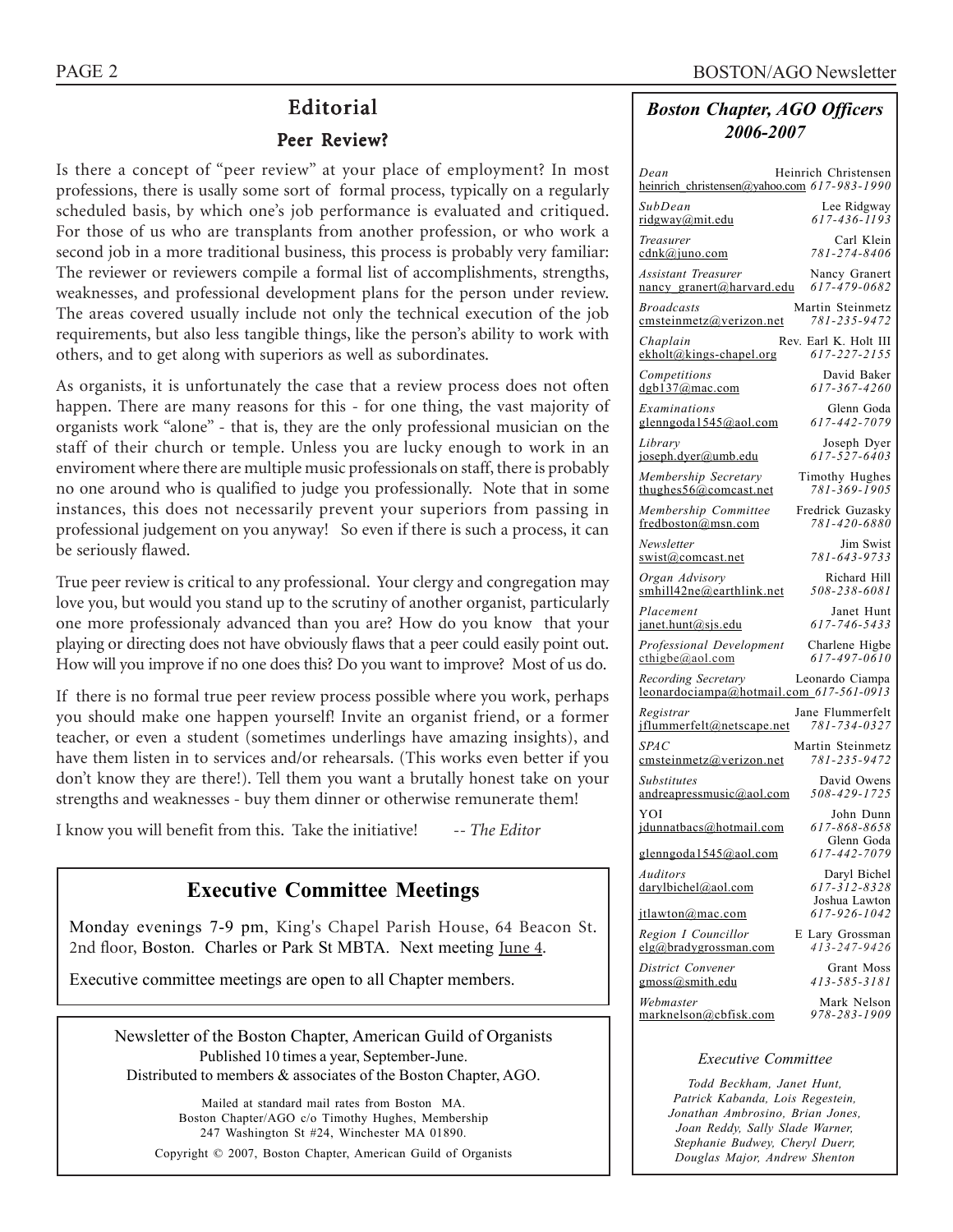# May 2007 PAGE 3

# Organ Library News

# *Organ Library Web Catalog Now Online*

After many years of intense preparation, a searchable catalogue of the music holdings of the Organ Library of the Boston Chapter is finally on line. The database was designed by the chairman of the Library Committee, Joseph Dyer, who along with volunteers Wendy Covell and Anita Nagem (mother of Chapter member Raymond Nagem), spent thousands of hours entering information about every single piece of music owned by the Library. (Early help was received from Barbara Swist and Esther Kwok.) The 34,000 items currently in the Web Catalog include individual publications as well as every piece in multi-composer collections. Search pages were designed by Ben Fenster of the Office of Instructional Technology at Boston University and tested by his assistants.

The Web Catalog may be accessed through the Library's website (www.organlibrary.org) by clicking "Web Catalog" on the banner at the top of the screen. This gives access to a variety of search options. One can make the usual searches by composer and/or title, but it also possible to search for a specific editor or transcriber. The complete contents of a given collection can also be determined.

There is a very extensive list of hymntunes (A-Z) that can be browsed. Alternatively, the user can enter the name of the hymntune (in some cases the first line of the text) and discover all the pieces the Library owns based on that tune. Can you imagine how many settings of St. Anne" there are? All transcriptions are identified, as are pieces that can be played on manuals alone. Many of these search criteria (as well as date of publication) can be mixed. Other search possibilities are available, and every member of the Chapter is invited to log on and explore this remarkable new resource.

# *Organ Journals Organ Journals*

The Organ Library has duplicate full-year runs of *The Diapason*, *The American Organist* (both the original and the current publication)*,* and the former AGO *Music Magazine.* Most are from the sixties, seventies, and early eighties. These are available free to anyone who wants them. Please let the Library know of your interest (orglib@bu.edu) by the end of May.

*-- Joe Dyer*

# Chapter Competition

The Boston Chapter's edition of the Regional Competition for Young Organists was held on St. Patrick's Day, March 17, this year. We had five excellent competitors who, despite last minute inclement weather, came through like troupers and played most excellently! The host church was magnificent St. Cecelia's, near Berklee College of Music, where Richard Clark is the incumbent. Many thanks to him and the pastor, the Rev. John Unni, for allowing us access to the church not only on the day of the competition, but for the all important practice time for the competitors, as well.

Serving as judges were Dan McKinley, Rodger Vine and Timothy Zimmerman. Max Miller had agreed to judge but was snowed in on that day. The judges' task was not easy! Chapter Dean Heinrich Christensen also assisted by shepherding the competitors from the waiting area to the console and back.

When all was said and done (and played), the winner of the competition was Raymond Nagem, a student of Thomas Murray at Yale (and a Boston Chapter YOI graduate). Raymond will go on to compete at the Regional Convention. The Boston Chapter is fortunate, indeed, to have so fine a representative!

The other competitors were Brandon Santini, Christopher Pelonzi, Wesley Hall and Laya Varghese.

The competition is held every other year just prior to the Regional Competition. The winner at the Regional level is recognized as a Rising Star at the National Convention in the next eyar.

It is a particular pleasure and honor to coordinate the competition, and I look forward to the next one in two years.

*-- David Baker*

E-Newsletter!

No more finding out about an event three days after it happened!

Throw off the tyranny of the USPS!

Save the Chapter money!

Check "E-Newsletter" on your renewal form!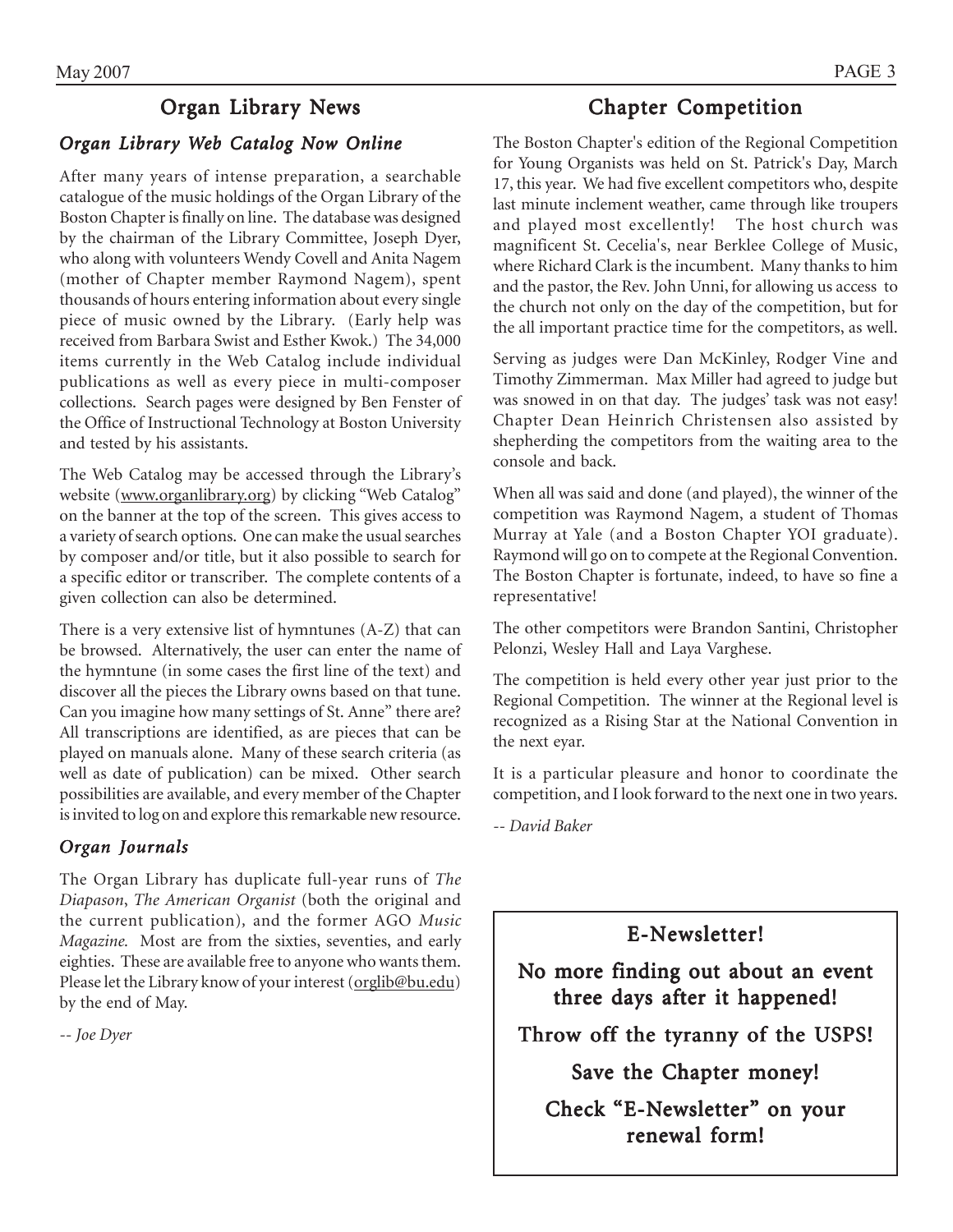# Edith Ho Retirement

On the Feast of Corpus Christi, June 7, Edith Ho will conclude her thirty-year tenure as Organist and Choirmaster of The Church of the Advent. Under her leadership, the music program at the Advent has earned international acclaim for its dedication to presenting the best music of the Western Catholic tradition. With a focus upon music of the Renaissance, she has presented over 160 settings of the Mass Ordinary - ranging from Gregorian chant to world premieres - all while holding herself and her singers to the most exacting standards of musicianship and professionalism. Ho recognizes that "it is the singers who make a good choir," but it is her own standards that have attracted so many fine musicians to the Advent. Her many accomplishments earned her an honorary doctorate (1994) from Nashotah House Seminary in Wisconsin and the Distinguished Alumni Award (2007) from the Peabody Conservatory in Baltimore, where she earned her Bachelor's and Master's degrees in organ performance, studying with Arthur Howes.

Looking back on her years at the Advent, she is especially proud of her work to introduce the music of little-known Renaissance composers, much of which has now been recorded by her choir. During the last decade, Ho and the Choir have forged a close association with Robert Schuneman and Arsis Audio. With the end of her tenure, Arsis will have released ten compact discs with the Advent Choir  $-$  recordings which have consistently earned high praise in the *American Record Guide*, *Fanfare*, and *Early Music America*. Her final CD with the Choir, to feature music for double choir by Hieronymus Praetorius, will be recorded by Arsis in June. She is pleased to leave behind such an extensive recorded legacy – something "really concrete," she says, which has helped to "put the Advent on the early music map."

She is also pleased to have made early Renaissance music, particularly the works of Guillaume Du Fay, Johannes Ockeghem, and Josquin Desprez, a repertoire staple at the Advent. Having long had a special place in her heart for the music of Du Fay, Ho introduced his music to the Advent during the first years of her tenure, and his music continues to figure prominently in the yearly cycle of mass settings. At the opposite end of the spectrum, she has also enjoyed close working relationships with many contemporary composers, including Sir Peter Maxwell Davies, Rodney Lister, Daniel Pinkham, Robert Lehman, Theodore Morrison, James Reyes, and Judith Weir, among others.

Hoís years at the Advent have been blessed by the support of clergy, parishioners, and fellow musicians. She acknowledges with gratitude the four rectors who,

together with the congregation, have fostered a welcoming atmosphere for her work. A succession of associates  $-$ James Gabbert, Nancy Granert, Fred Backhaus, Fred Jodry, Mark Dwyer, Ross Wood, James Reyes, and Michael Zadig – have provided her with invaluable assistance.

Edith Ho has left an indelible mark upon music and worship at the Advent and upon the broader world of Anglican church music. To those of us who have been privileged to work with her, Ho has provided a model of self-effacing devotion in the service of God and music. With her commitment to the highest musical standards, her unequaled work ethic, her humility and concern for others, and her wry sense of humor, Edith has blessed all of us in so many ways. It is fitting that one of her favorite settings of the Ordinary is Christopher Tye's "Euge bone" Mass. The title of this setting is thought to derive from a plainsong chant, now lost, upon the Biblical text "Euge serve bone" ("well done, thou good and faithful servant  $\ldots$ "). Edith's lifelong work has been that of a good and faithful servant, and, indeed, it has been done *very* well.

-- Richard Giarusso

# E Lary Grossman appointed Region I Councillor

Dear AGO New England Colleagues:

My name is E Lary Grossman and the National Council has just appointed me Regional Councillor of New England to complete the vacancy created by the resignation of James Barry. In this role, I will represent the members of Connecticut, New Hampshire, Maine, Massachusetts, Rhode Island, and Vermont, and act as your liaison to Headquarters and the leadership of the Guild. The www.agohq.org web site has more specifics about our organization and the functions of the Councillors.

I have been active in the Springfield Chapter for over ten years, having served on the executive board, as Sub Dean, Dean, Editor, and also chair of the Investment Advisory Committee, and the Pipe Organ Encounter we are hosting this July at Smith College.

Originally from Chicago, I now live in Hatfield in Western Massachusetts. I earned undergraduate degrees at the American Conservatory of Music in Chicago, and graduate degrees from UMass/Amherst and Northwestern.

I am music director and organist at the local parish in Hatfield, and hold the same position at Immaculate Conception Parish in Easthampton, MA.

*-- E. Lary Grossman*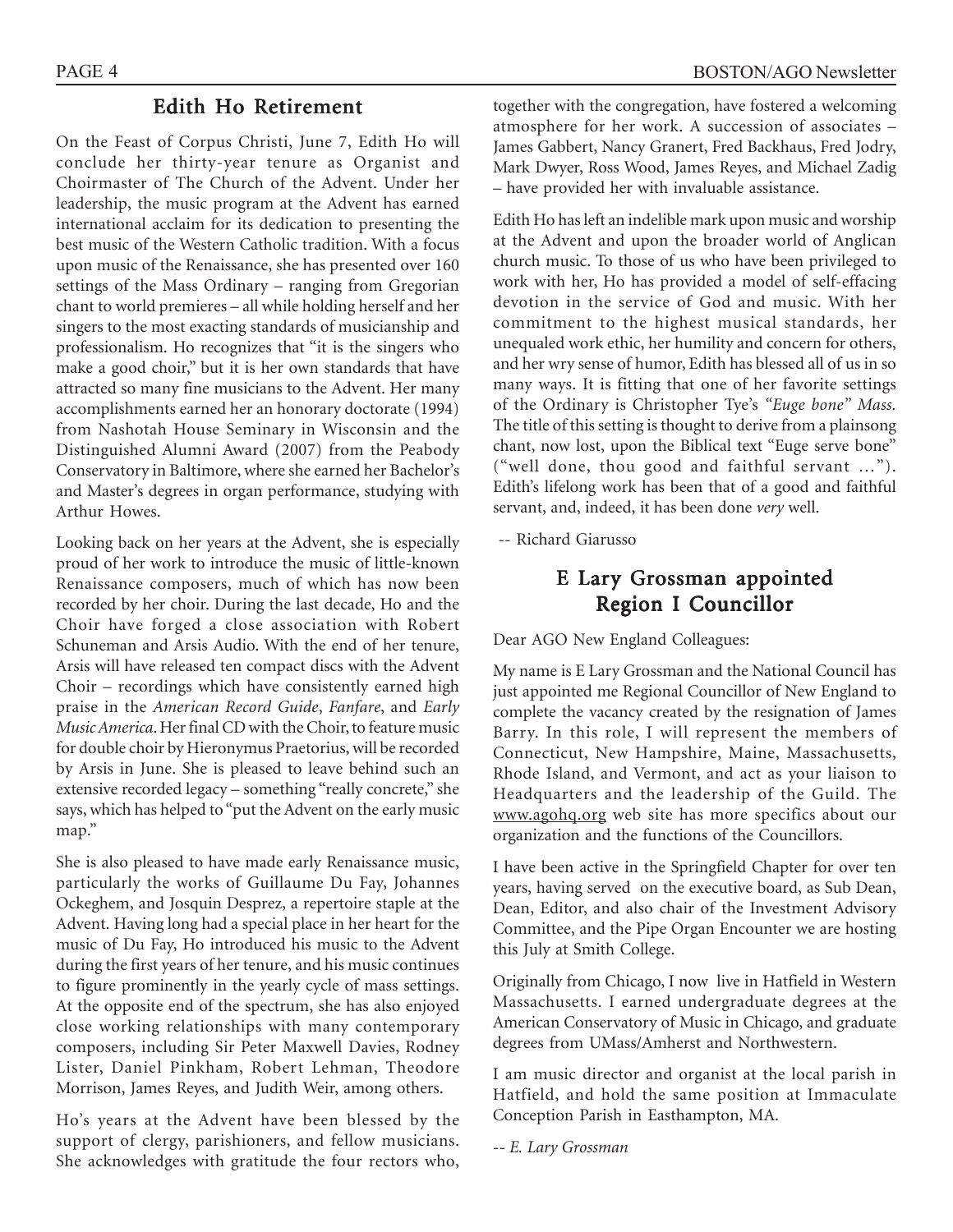# **BOSTON/AGO CONCERT CALENDAR**

#### Tuesday, May 1 7:30 pm

Tucson Girlsí Chorus (Modina, *dir*): Concert to benefit Choir School. Grace Episcopal Church, 385 Essex St, Salem MA. 978-744-2796 \$15/10

#### Wednesday, May 2 7:30 pm

Giorgio Parolini, organ. Carillon played 1/2 hr before concert. St Stephenís Church, 16 Highland Ave, Cohasset MA. 781-383-1083 Donation **b** 

#### Friday, May 4 12:15 pm

Rosalind Mohnsen, organ. Trinity Church, Copley Sq, Boston. 617-536-0944 x389 Don \$5 因

#### Saturday, May 5 10:00 am

Open Console Day at Methuen. *See page 9.*

#### 7:30 pm

Phil Kelsall, theatre organ. Shanklin Music Hall, Groton MA. 508-674-0276 \$20

#### 7:30 pm

Community Choir & Orchestra (M Ness, *dir*): Mozart *Solemn Vespers;* Schubert *Mass in G.* Memorial Congregational Church, 26 Concord Rd, Sudbury MA. 978-443-3885 \$10

#### 8:00 pm

SARASA Chamber Ensemble "The Baroque Violin": Bach, Vivaldi, Biber. Friends Meeting House, 5 Longfellow Pk, Cambridge. 617-492-4758 \$20/16/13 因 children under 12 Free

#### 8:00 pm

Asssabet Valley Mastersingers (Eaton, *dir*; W Ness, *org*): Dvorak *Mass in D;* Kodaly *Laudes Organi.* Evangelical Congregational Church, W Main St at Church St, Westborough MA. 978-562-9838 \$15/12 adv sale -\$1

#### 8:00 pm

Seraphim Singers (Lester, *dir*; Wood, *org*): Burgo, Harris, Oak, Sawyer, Dorman, Sharpe, Penderecki, new work by James Woodman. St Ignatius Church, 28 Comm Ave, Chestnut Hill MA. 617-926-0126 \$15/10 6

#### 8:00 pm

Braintree Choral Society (Buckley, *dir;* Toeppner*, org*); Susan Reilley, piano: Vierne *Messe Solennelle;* Fauré, Chaminade, Saint-Saens, Franck, piano & organ pieces, selections by Purely Vocals. First Congregational Church, 12 Elm St, Braintree MA. 781-848-7544 \$15/10, 12 adv.

#### 8:00 pm

Coro Stella Maris (A LeClair, *cond*): "Sweet Love Doth Now Invite": Dowland (with James Meador, lute), Byrd, Emma Lou Diemer, Matthew Harris. Annisquam Village Church, 820 Washington St, Gloucester MA. www.corostellamaris.org \$15/10

#### Sunday, May 6

12:15 pm Ian Watson, organ. Wesley Church, 114 Main St, Worcester MA. 508-799-4191 Donation

#### 2:30 pm

Phil Kelsall, theatre organ. Knight Auditorium, Babson College, Wellesley MA. 508-674-0276 \$16/14 <16 Free

#### 4:00 pm

Esther Kwok, organ: Bach, Mendelssohn, others. Grace Episcopal Church, 385 Essex St, Salem MA. 978-744-2796 \$15/10

#### 4:00 pm

Braintree Choral Society *See Saturday, May 5 at 8:00 pm.* Old South Union Cong. Church, 25 Columbian St, Weymouth MA.

#### 4:00 pm

Coro Stella Maris *See Saturday, May 5 at 8:00 pm.* St Johnís Episcopal Church, 48 Middle St, Gloucester MA.

#### 4:00 pm

Children & Adult Choirs of First Parish, Needham & Grace Church; Soloists; String Quartet from Longy; Vivian Montgomery & Linda J Clark, directors: Eastburn, Kendrick, Montgomery, Pesci, Pinkham. Grace Episcopal Church, 76 Eldredge St, Newton Corner MA. www.gracenewton.org

#### 5:00 pm

CCC Evensong Choir (Forster, *dir/org*): Choral Evensong: Howells, Reger, Lehman, Sumsion, Murrill, Finzi. Reception follows. Christ Church, Zero Garden St, Cambridge. 617-876-0200 Donation  $\Box$ 

#### 7:00 pm

SARASA Chamber Ensemble. *See Saturday, May 5 at 8:00 pm.* Parish Hall, First Parish in Concord, 20 Lexington Rd, Concord MA.

#### 8:30 pm

Schola Nocturna: Night Prayer: 13th c. chant, Laudae from medieval Florence, and Aleotti. Episcopal Parish of the Messiah, 1900 Comm Ave, Auburndale MA. 617-312-8328 Free 因

#### Wednesday, May 9 12:15 pm

Richard Hill, organ: "May Composers" Unity Church, 13 Main St, North Easton MA. 508-238-6081 Donation

#### Friday, May 11 12:15 pm

Jeremy Bruns, organ. Trinity Church, Copley Sq, Boston. 17-536-0944 x389 Don \$5  $\Box$ 

#### 8:00 pm

El Dorado Ensemble; Pamela Dellal, mezzo-soprano: Morley, Byrd, John Johnson, Ferrabosco, Tallis, Holborne. Lindsay Chapel, First Church in Cambridge, 11 Garden St, Cambridge. 617-776-0692 \$22/17

#### 8:00 pm

Boston Boy Choir (Dunn, *dir*; Lester, *org*); Jennifer Lester, soprano; Margaret Angelini, mezzo soprano; John McLaughlin, tenor; Stephen Mumbert, bass. Members of the Civic Symphony Orchestra of Boston; St Paul Menís Schola; BACS Handbell Choir *(*Lester, *dir*): Mozart *Solemn Vespers,* K. 339. St Paul Church, Bow & Arrow Sts, Cambridge.  $617-868-8658$  \$25, 20, 10 h

#### Saturday, May 12 7:00 pm

Unity Church Choir & Handbells; NotAble Blend Chorus; Maste Praise Singers; Vacherweill Players: Womansplace Benefit Concert. Unity Church, 13 Main St, North Easton MA. 508-238-6081 \$8

#### 8:00 pm

Masterworks Chorale; Kristen Watson, soprano; Deborah Rentz-Moore & Pamela Dellal, mezzi-soprani; Jason McStoots, tenor; Donald Wilkinson, baritone. Bach *Mass in B Minor.* Sanders Theater, Cambridge. 781-235-6239

#### 8:30 pm

*Phantom of the Opera,* Dorothy Papadakos, organ. St Paul's School, 325 Pleasant St, Concord NH. 603-226-7941 Free 因

#### Sunday, May 13 3:00 pm

El Dorado Ensemble; Pamela Dellal, mezzo-soprano: Morley, Byrd, John Johnson, Ferrabosco, Tallis, Holborne. Somerville Museum, Central St at Westwood Rd, Somerville MA. 617-666-9810 \$17/12

#### 4:00 pm

The African's Children's Choir: Concert for Rwanda & Uganda. First Congregational Church, 508 Union St. Manchester NH. 603-625-5093 Donation  $\boxed{6}$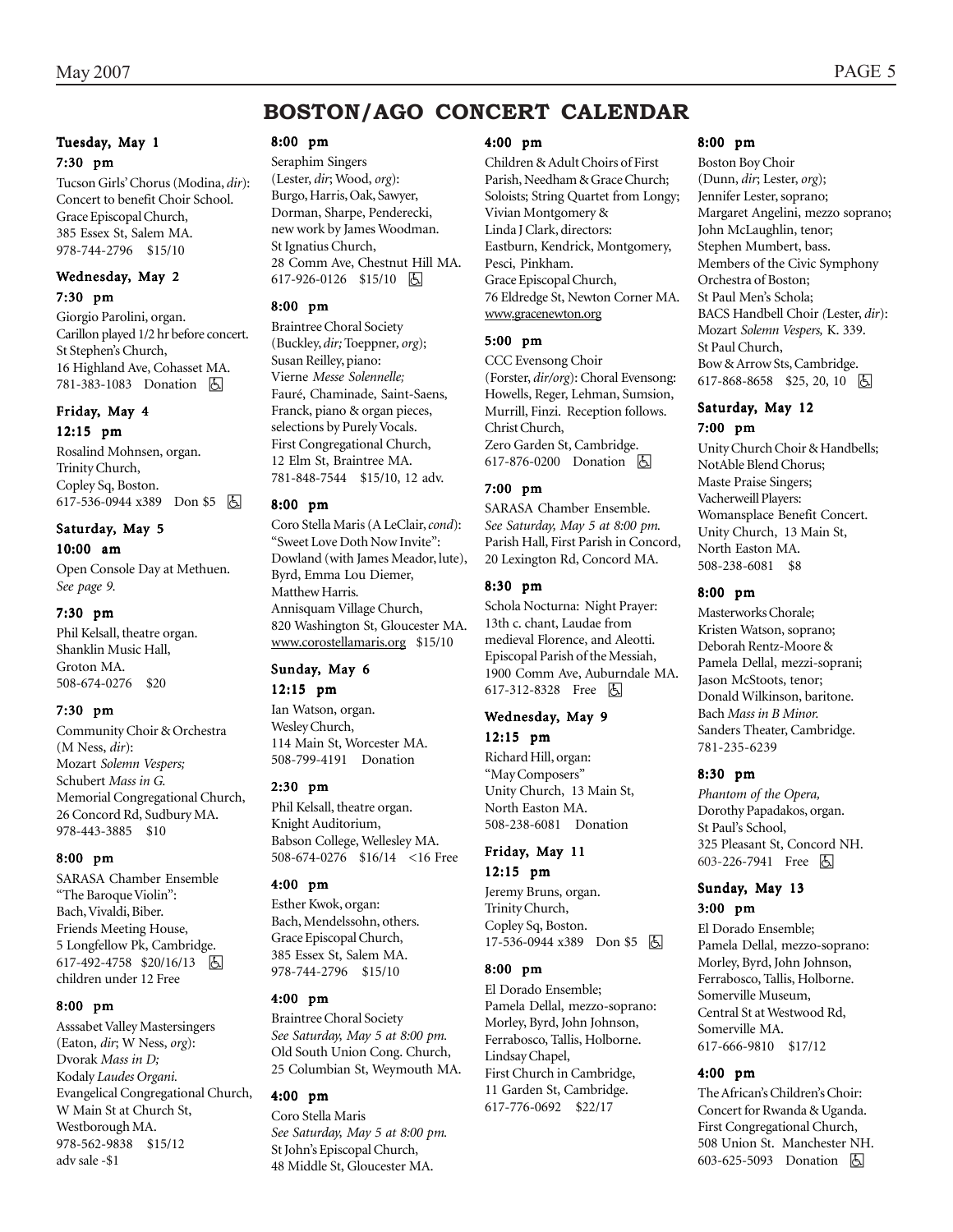#### Tuesday, May 15 10:30 am

Ray Cornils, organ: "Meet the King of Instruments" a youth concert for grades 4 thru 6. Merrill Auditorium at City Hall, 389 Congress St, Portland ME. 207-883-4234 |

#### 7:30 pm

Andrew Scanlon, organ: Langlais, Duruflé, Messiaen, Franck, Bach, Widor. Trinity Episcopal Church, 26 White St, Haverhill MA. 978-372-4244 Free 因

#### 7:30

John Kramer, organ & piano: Schubert, Chopin, Messiaen, Debussy; Kramer premiere *Organ Sonata.* Winchester Unitarian Society, 478 Main St, Winchester MA. 781-729-0949 Don. \$10/5 因

#### Friday, May 18 12:15 pm

Patrick Hawkins, organ. Trinity Church, Copley Sq, Boston. 617-536-0944 x389 Don \$5 因

#### 7:30 pm

Boston Uncommon (Pop); Peking & the Mystics (DooWop); Mudville Madrigal Singers (Classical); Boston Jazz Voices (Jazz); Silver Leaf Gospel Singers (Gospel). Watercolors & acrylics by Nan Daly. St Andrew's Episcopal Church, 79 Denton Rd, Wellesley MA. 781-235-7310 \$20/10 srs/5 sts Subscription to 6 concerts \$200/60

#### 8:00 pm

BEMF Orchestra & Chorus (OíDette, Stubbs, *dirs*): Pergolesi *Marian Vespers.* Emmanuel Church, Boston. 617-661-1812

#### Saturday, May 19 8:00 pm

Newburyport Choral Society (Weale, *dir*): Vaughan Williams *Dona nobis pacem;* Handel anthems. Belleville Congregational Church, 300 High St, Newburyport MA. 978-462-0650 \$20/18 sorry, no children under 4

# Sunday, May 20

1:30 pm

Rodger Vine, piano; "From Bach to Broadway, Part 2" Hunnewell Chapel, Arlington Street Church, Arlington & Boylston Sts, Boston. 617-536-7050 Donation **囚** 

#### 2:00 pm

Wellesley Choral Society (Whalen, *dir*; Kelton, *org*): Brahms, Mendelssohn, Rheinberger, Schubert, Schumann. St Andrew's Episcopal Church, 79 Denton Rd, Wellesley MA. 781-237-6593 \$15, 12, 5

#### 2:30 pm

Newburyport Choral Society. *See Saturday, May 19.*

#### 4:00 pm

Carl Klein, organ: Gigout, Messaien, Vierne. Mission Church, 1545 Tremont St, Boston. 617-445-2600 Don \$15/10 | A

#### 4:00 pm

Choral Evensong & Annual Meeting. *See details on page 1.*

#### Friday, May 25

12:15 pm Joanna Elliott, organ.

Trinity Church, Copley Sq, Boston. 617-536-0944 x389 Don \$5 h

#### Friday, June 1

12:15 pm John Ayer, organ. Trinity Church, Copley Sq, Boston. 617-536-0944 x389 Don \$5 | A

#### 8:00 pm

Choir of the Advent (Ho, *dir*): Choral Concert - Farewell to Edith Ho: Hieronymus Praetorius. Church of the Advent, 30 Brimmer St, Boston. 617-523-2377 \$10/5 因

#### Saturday, June 2 9:30 am

Ana Herdandez & Ruth Cunningham: Workshop on Sacred Chant. Episcopal Parish of the Messiah, 1900 Comm Ave, Auburndale MA. 617-312-8328 \$30 6

#### 8:00 pm

Musica Sacra: Renaissance madrigals celebrating love: Morley, Monteverdi, Tallis, Weelkes, Gesualdo, others. First Church Congregational, 11 Garden St, Cambridge. 617-349-3400 \$40, 25, 20, 15  $\Box$ 

#### Sunday, June 3

2:30 pm

Clark Wilson, theatre organ. Shanklin Music Hall, Groton MA. 508-674-0276 \$20

#### 8:30 pm

Schola Nocturna: Night Prayer: Episcopal Parish of the Messiah, 1900 Comm Ave, Auburndale MA. 617-312-8328 Free 因

#### Thursday, June 7

6:30 pm

Choir of the Advent (Ho, *dir;* Wood*, org*): Feast of Corpus Christi: Lassus & Sheppard. Church of the Advent, 30 Brimmer St, Boston. 617-523-2377 Donation **A** 

#### Friday, June 8 12:15 pm

Jacob Street, organ. Trinity Church, Copley Sq, Boston. 617-536-0944 x389 Don \$5 因

#### Saturday, June 9 7:00 pm

Reiko Akasaka, organ: Bach, Mendelssohn, Heiller. Episcopal Parish of St Paul, 1135 Walnut St, Newton Highlands MA. 617-527-6642 Donation

#### 7:00 pm

Mastersingers of Worcester & Salisbury Singers: Gwyneth Walker *New England Journey* premiere, Paul Basler *Missa Kenya.* The Cathedral of St Paul, Worcester MA. 508-842-1349 \$20/18 6

#### Sunday, June 10 4:00 pm

*HMS Pinafore*: concert version, professional soloists & orchestra, audience sings the choruses. Joan Nahigian, director. First Parish Old Ship Church, 107 Main St, Hingham MA. 781-383-2240 \$15

#### Tuesday, June 12 8:00 pm

Masterworks Chorale Summer Sing #1 (Karidoyanes, *cond*): Brahms *Requiem.* Museum of our National Heritage, 33 Marrett Rd, Lexington MA. 781-235-6210 \$10/9

#### Tuesday, June 19 8:00 pm

Masterworks Chorale Summer Sing #2 (Driscoll, *cond*): J S Bach *Magnificat.* Museum of our National Heritage, 33 Marrett Rd, Lexington MA. 781-235-6210 \$10/9

#### Sunday, June 24

8:00 pm Community Hymn Sing. *See page 8.*

# Monday, June 25

8:00 pm Paul Jacobs, organ. *See page 8.*

#### Tuesday, June 26 8:00 pm

Masterworks Chorale Summer Sing #3 (Ehrlich, *cond*): Haydn *Lord Nelson Mass.* Museum of our National Heritage, 33 Marrett Rd, Lexington MA. 781-235-6210 \$10/9

#### 8:00 pm

Gregorian Concert Choir & Orchestra: Peloquin. *See page 8.*

#### Wednesday, June 27 8:00 pm

Dame Gillian Weir, organ. *See page 8.*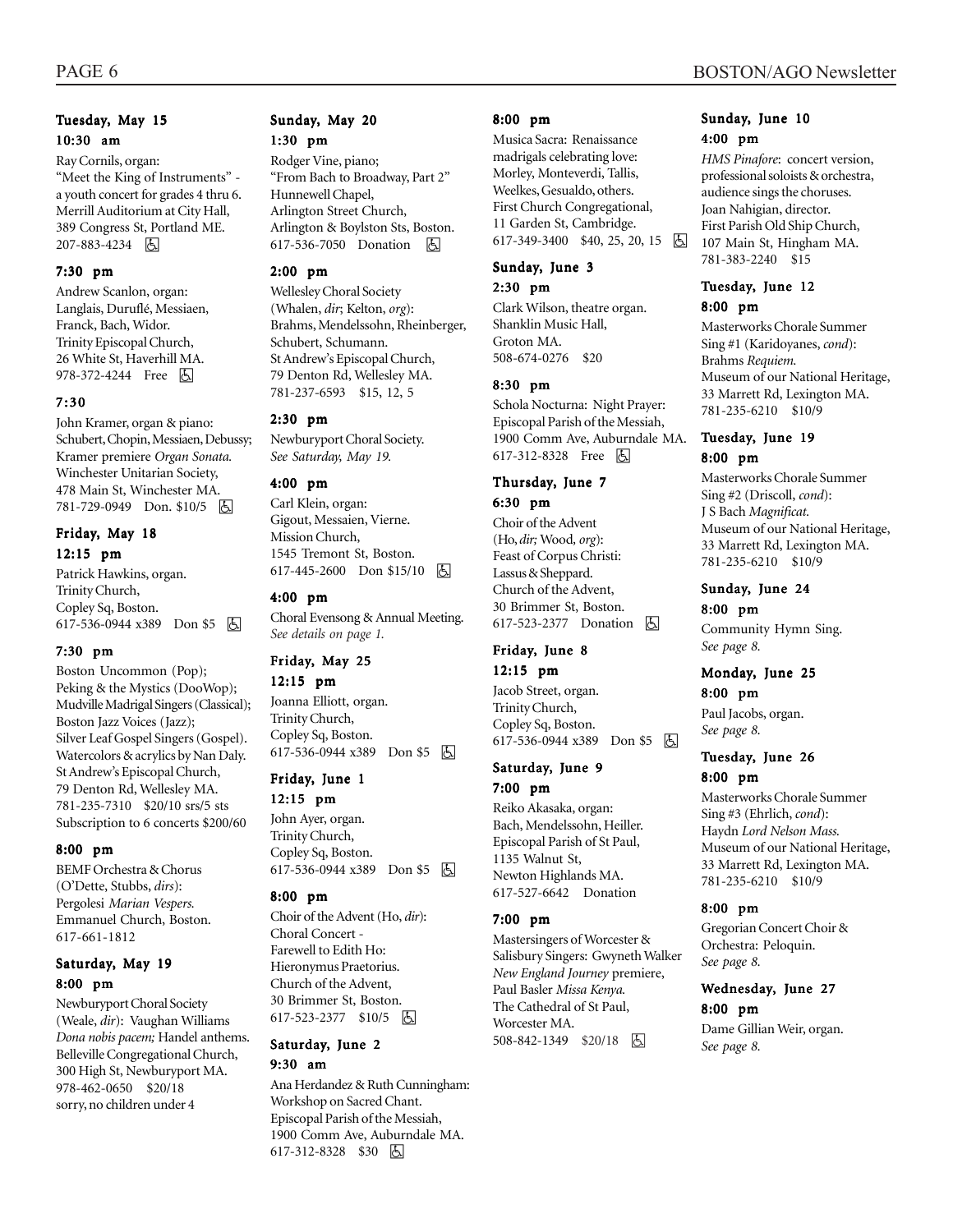### AGO Boston Chapter Substitute List – Summer 2007

| Name                        | Phone                           | E-mail                            | From/                   | Denoms.       | Available        | Available      |
|-----------------------------|---------------------------------|-----------------------------------|-------------------------|---------------|------------------|----------------|
|                             |                                 |                                   | Driving radius          | Comfortable   | Sundays?         | as Interim?    |
|                             |                                 |                                   |                         | with          |                  |                |
| ALCOMBRIGHT, MATTHEW        | 413.652.1348                    | matt.alcombright@gmail.com        | Boston+30 mi.           | RC            | Yes              | Yes            |
| ARMSTRONG, SUSAN            | 603.428.3074                    | etitcomb@conknet.com              | <b>NH</b>               | ALL           | Yes              |                |
| <b>BENNER, CRAIG</b>        | 617.236.8596                    | csbenner@yahoo.com                | Boston+45 mi.           | <b>ALL</b>    | Yes              | Yes            |
| <b>BERMANI, ERIC</b>        | 508.876.9911                    | StCatherinemusic@aol.com          | New England             | <b>ALL</b>    | p.m. only        |                |
| BROMS, EDWARD A.            | 617.548.3974                    | StCatherinemusic@aol.com          | New England             | ALL           | Yes              | No             |
| <b>BURMEISTER, FRANCES</b>  | 978.372.0606                    | fburmeister@hotmail.com           | Boston & north (NH)     | ALL           | Yes              | Yes            |
| <b>BUSH, BRINK</b>          | 401.651.6469                    | brinkbush@hotmail.com             | Providence-to-Boston    | <b>ALL</b>    | No               | No             |
| CARSON, LAURENCE            | (h)617.451.0822                 | laurence.carson2@verizon.net      | <b>Boston</b>           | <b>ALL</b>    | No               |                |
|                             | (w)781.235.0034                 |                                   |                         |               |                  |                |
| CATANESYE, WILLIAM          | 781.858.5087                    | wcatanesye@aol.com                | Boston+35 mi.           | RC, E         | After 11 a.m.    |                |
| CIENNIWA, PAUL              | 508.676.8483                    | paul@fscboston.org                | Boston & south          | <b>ALL</b>    | No               | N <sub>0</sub> |
| COOMAN, CARSON              | 617.285.2577                    | carson@carsoncooman.com           | Cambridge/Boston        | <b>ALL</b>    | Yes              | Yes            |
| COVELL, WENDY               | 617.731.3726                    | wendycove@verizon.net             | <b>MBTA</b> from Boston | ALL           | Yes from 17 June | No             |
| CIAMPA, LEONARDO            | 617.561.0913                    | leonardociampa@hotmail.com        | MBTA accessible         | <b>ALL</b>    | Yes              | No             |
| CHADWICK, JUDITH            | 617.713.0193                    |                                   | <b>Brookline</b>        | P, E, L       | Yes              | Yes (org.      |
|                             |                                 |                                   |                         |               |                  | only)          |
| DORJIEVA, GHILYANA          | (h)857.272.4110                 | ghilyana@yahoo.com                | Boston+40 mi.           | <b>ALL</b>    | Yes              | Yes            |
|                             | $(w)$ 617.277.7345              |                                   |                         |               |                  |                |
| FANTASIA, PHILIP            | 508.359.4634                    | pmfantasia@mindspring.com         | Medfield                | <b>ALL</b>    | Yes              |                |
| FLUMMERFELT, JANE           | (w)781.862.4220                 | j.flummerfelt@comcast.net         | Greater Boston          | <b>ALL</b>    | No               | No             |
|                             | (h) 781.734.0327                |                                   |                         |               |                  |                |
| FLYNN, GREG                 | 617.730.9377                    | leeflynn38@yahoo.com              |                         | <b>ALL</b>    |                  | Yes            |
|                             |                                 |                                   | Boston                  |               | Yes              |                |
| FUNG, TERESA                | 781.575.0408                    | fung@simmons.edu                  | Canton                  | <b>ALL</b>    | Yes              | Yes            |
| <b>GABLER, ROSE MARY</b>    | 781.862.6322                    | rmgabler@aol.com                  | Lexington               | RC            | Yes              |                |
| <b>GALIE, KEVIN</b>         | 617.427.2342                    | kevinjngalie@cs.com               | Eastern MA              | ALL           | Yes              | Yes            |
| GODA, GLENN                 | (h)617.442.7079                 | glenngoda1545@aol.com             | Roxbury                 | ALL           | N <sub>0</sub>   |                |
|                             | $(w)$ 617.445.2600              |                                   |                         |               |                  |                |
| GRAY, ELISABETH (Buffy)     | 617.696.9575                    | buffygray@msn.com                 | Milton                  | $\mathbf E$   | Yes              |                |
| <b>GRUNDEEN, PAULETTE</b>   | (h)978.623.7031 (m)978.790.1878 | grundeen@mathbox.com              | Andover                 | <b>ALL</b>    | Yes              | Yes            |
| GUSTAFSON, KARIN J.         | 508.879.7262                    | karinj.gustafson@worldnet.att.net | W&S of Boston           | P, E, L       | Yes              |                |
| HANDEL, THOMAS              | 617.417.2104                    | tomhandel@comcast.net             | Boston + 30 mi.         | <b>ALL</b>    | Yes              | Yes            |
| HOWARD, SUZANNAH            | 617.792.4247                    |                                   | Boston                  | <b>ALL</b>    | Yes              |                |
| HUMPHREVILLE, ROBERT        | 617.864.0800                    | r.hump@verizon.net                | Cambridge               | <b>ALL</b>    | Yes              |                |
| <b>JAMES, STEPHEN</b>       | 508.620.1626                    | sdjames77@alumni.amherst.edu      | Framingham              | ALL           | after July 1     |                |
| JEROLD (SCHEIBERT), BEVERLY | (h)617.739.1751                 | bvjerold@aol.com                  | Boston                  | <b>ALL</b>    | Yes              | Yes            |
|                             | $(m)$ 617.240.2815              |                                   |                         |               |                  |                |
| JOHNSON, ROBERT             | 508.226.8991                    | bobjohnson22@comcast.net          | Attleboro               | <b>ALL</b>    | Yes              |                |
| KELTON, R. HARRISON         | 617.964.3413                    | rhkelton@verizon.net              | Boston                  | <b>ALL</b>    | Yes              |                |
| KIM, YOO-KYUNG              | 781.223.4411                    | ykimlc@yahoo.com                  | Lexington               | <b>ALL</b>    | Yes              | Possible       |
| KWOK, ESTHER                | 781.986.0263                    | ewkwok@aol.com                    |                         | <b>ALL</b>    | No               |                |
| LAMOUREUX, DANIEL           | 617.232.1345                    | dlamour@comcast.net               | <b>Brookline</b>        | <b>ALL</b>    | No               | No             |
|                             |                                 |                                   | $+50$ mi.               |               |                  |                |
| LAWTON, CAROLE              | 781.641.3012                    | czlawton@yahoo.com                | Boston 20 mi. rad       | P,RC          | Yes              | Yes            |
| LOUD, MIRANDA               | 617.926.2355                    | mirandaloud@yahoo.com             | Watertown               | E, RC, U      |                  |                |
| LOVELL, RUSS                | 978.433.2621                    | russ1948@juno.com                 |                         | ALL           | Yes              |                |
|                             |                                 |                                   | Pepperell               |               |                  |                |
|                             | (m)978.877.3924                 |                                   |                         |               |                  |                |
| LUEFT, LORRAINE             | 617.489.1178                    | lorrainel@highstream.net          | Boston $+45$ mi.        | <b>ALL</b>    | Yes              | Yes            |
| LYNCH, COLIN                | 603.219.0264                    | clynch@sps.edu                    | Boston $+60$ mi.        | E, RC         | Yes              | Yes            |
| MacDONALD, MARY             | 315.383.4717                    | mary@marymusic.com                |                         | RC.E          | Yes              |                |
| MARGETSON, EUNICE           | 781.483.6142                    |                                   | Medford                 |               | Yes              |                |
| MURRAY, MICHAEL S.          | 617.331.0774                    | mmurray@redeemerchestnuthill.org  | Any                     | ALL           | Afternoon        | No             |
| NOBLE, ROBERT               | 781.648.5618                    | robert.noble@pioneerinvest.com    | Arlington               | ALL           | Yes              |                |
| OLBASH, MICHAEL J.          | 617.275.8129                    | olbash@post.harvard.edu           | Boston/RI               | <b>ALL</b>    | After 11.00 am   |                |
| PATCHEL, STEVEN             | 617.697.5123                    | SteveP7@aol.com                   | Boston                  | <b>ALL</b>    | No               |                |
| REGESTEIN, LOIS             | 617.739.1340                    | lois.r@att.net                    | <b>Brookline</b>        | <b>ALL</b>    | After 10.00 a.m. |                |
| RUPERT, MARY JANE           | 617.864.2271                    | $m$ jrupert@gis.net               | Cambridge               | ALL           | Yes              |                |
| SANTINI, BRANDON            | 781.331.0930                    |                                   | Weymouth                | ALL (pref RC) | Yes              |                |
| <b>SATERLEE, THOMAS</b>     | 617.787.7874                    | saterleet@yahoo.com               | Boston $+50$ mi.        | ALL           | Yes              | Yes            |
| SHENTON, ANDREW             | 617.327.4604                    | shenton@bu.edu                    | Boston                  | <b>ALL</b>    | Yes              |                |
| SMITH, JEFFREY H.           | (h)781.224.1767                 | jeffreyhsmith@hotmail.com         | Wakefield               | ALL           | Yes              |                |
|                             | $(w)$ 617.735.9953              |                                   |                         |               |                  |                |
| SMITH, MICHAEL WAYNE        | $(m)$ 203.645.9227              | mwsmith@groton.org                | Groton                  | <b>ALL</b>    | Yes              |                |
|                             | (w)978.448.7365                 |                                   |                         |               |                  |                |
| STAPLETON, PETER            | 617.262.0316                    | pstopsl@earthlink.net             | Boston                  | P,E.CS        | Yes              |                |
| TEMPLE, CANDACE             | 781.275.0506                    | candacewt@aol.com                 | Bedford                 | E, P          | Yes              |                |
| TOEPPNER, LOIS Z.           | $(h)$ 508.366.0509              | toeppner4@charter.net             | Sudbury/                | ALL           | No               |                |
|                             | (m)978.376.4036                 |                                   | Westborough             |               |                  |                |
| TURBESSI, JOE               | 231.343.5943                    | joseph.turbessi@gmail.com         | <b>MBTA</b> from Boston | ALL           | Yes              | Yes            |
| WARNER, SALLY SLADE         | (h)978.475.2599                 | sswarner@andover.edu              |                         | ALL           | Yes              |                |
|                             | (w)978.749.4264                 |                                   |                         |               |                  |                |
|                             | (fx)978.749.4265                |                                   |                         |               |                  |                |
| WITTE, DOUGLAS              | 617.242.0589                    | dnwitte@hotmail.com               | <b>MBTA</b>             | E, P          | No               | No             |
|                             |                                 |                                   |                         |               |                  |                |

Further assistance, if needed, is available from the Boston chapter's substitute list co-ordinator, David Owens (508.429.1725 / andreapressmusic@aol.com.)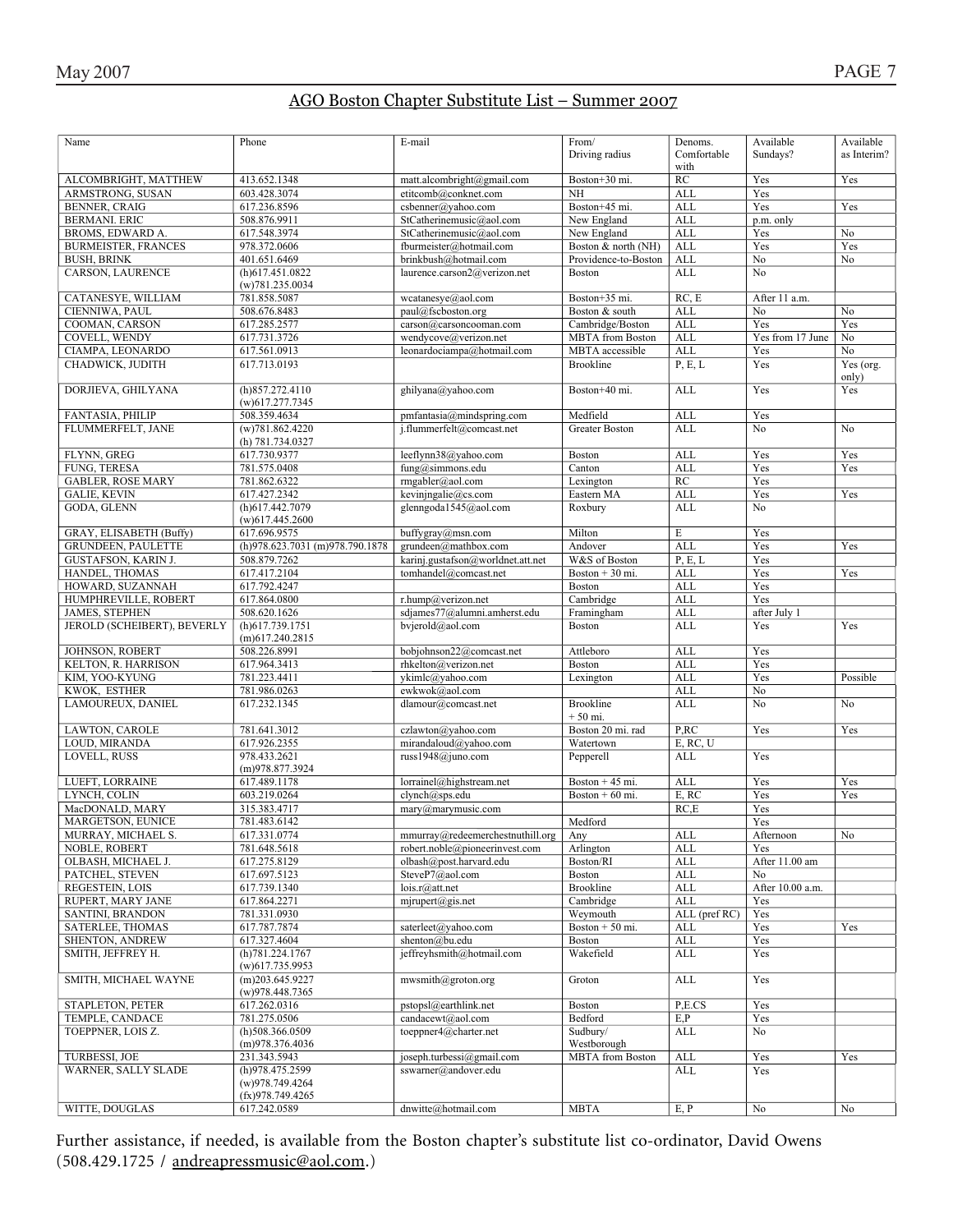or contact: Lin Schuller, CMVT at 508-238-2694 **or Iav Lane. CMVT 978-897-5372 or** J<sub>9</sub>*y* Lane, C<sub>1</sub><sup>2</sup>

#### **The McClosky Institute of Voice - Summer 2007 Workshops - 25th Year MCCLOSKY INSTITUTE OF VOICE**<br>For more information, visit www.mcclosky.org, ENHANCEMENT OF THE **HEALTHY** VOICE, HELP FOR THE **TROUBLED** VOICE **WHERE SCIENCE MEETS ART:** An interactive, hands-on workshop where you will learn and experience effective techniques to maintain and enhance healthy voices and benefit troubled voices. **Voice teachers, singers, speech and language pathologists, music educators, and choral directors will learn more about:** • Biomechanics of voice - breath, vocal fold function, resonance • Recognizing voice problems - voice quality, tension, breathing • How to use these techniques in studios, clinics, classrooms and rehearsals • Kinesthetic awareness of your own voice **JULY 9-12 College,** Boston. **Boston, MA JULY 19-22 University Greenville, SC Greenville, SC** *Graduate Credit/ CEUs Available* **NEXT DEADLINE: May 4 for Summer 2007 issue** Please send all notices, news, and articles to: Jim Swist, 34 Jason Street #2 Arlington MA 02476 Send via e-mail to swist@comcast.net (inline text or WORD .doc file attachment) . Calendar notices must be submitted either by e-mail or IN WRITING (please no phone calls). Include: day, date, time, brief description of program, location, address, phone number, price (or donation/free), and whether handicap-accessible. Listings for each month are due by the first Friday of the prior month. We will include all listings for the month of issue plus as

many for the following month as space allows.

# 2007 Regional Convention

Further details on the AGO Region I Convention, which will occur from Sunday, June 24, 2007 through Wednesday, June 27, 2007, in Providence, Rhode Island:

Sunday June 24, 2007, 8pm at Blessed Sacrament Church, Providence - Community Hymn Sing titled "Sing for Peace and Justice." Co-sponsored by the RI Guild of Organists and the Providence Singers, directed by Andrew Clark and assisted by many of Rhode Island's talented organists and other instrumentalists. Free and open to the public.

Monday June 25, 2007, 8pm at First Baptist Church in America, Providence - Paul Jacobs, Chair of the Organ Department of the Julliard School plays the organ with charismatic style and showmanship. Called "A new prince for the King of Instruments" by Minnesota Public Radio. See http://www.concertartists.com/PJ.html. \$15 donation at the door.

Tuesday June 26, 2007, 8pm at Cathedral of Sts. Peter and Paul, Providence - A program remembering the works of the late Providence composer Alexander Peloquin, who reshaped church music in America with his compositions as the Catholic church changed from Latin to English. The program features the Gregorian Concert Choir and Orchestra. \$15 donation at the door.

Wednesday June 27, 2007, 8pm at Cathedral of Sts. Peter and Paul, Providence - Dame Gillian Weir, famed British organist who drew two million Britons weekly to her BBC television series will astound you with her skills. She is Prince Consort Professor of Organ, Royal College of Music, London. See http://www.gillianweir.com/ \$15 donation at the door.

All events sponsored in conjunction with the Region I convention of the American Guild of Organists, June 24-27, 2007. For more information see the website: www.2007ri-ago.org. Or for details and to register, contact the Rhode Island Chapter, Doris Alberg, Registrar, 665 Maureen Circle, Mapleville, RI 02839 (401) 568-5781 dorisja@cox.net.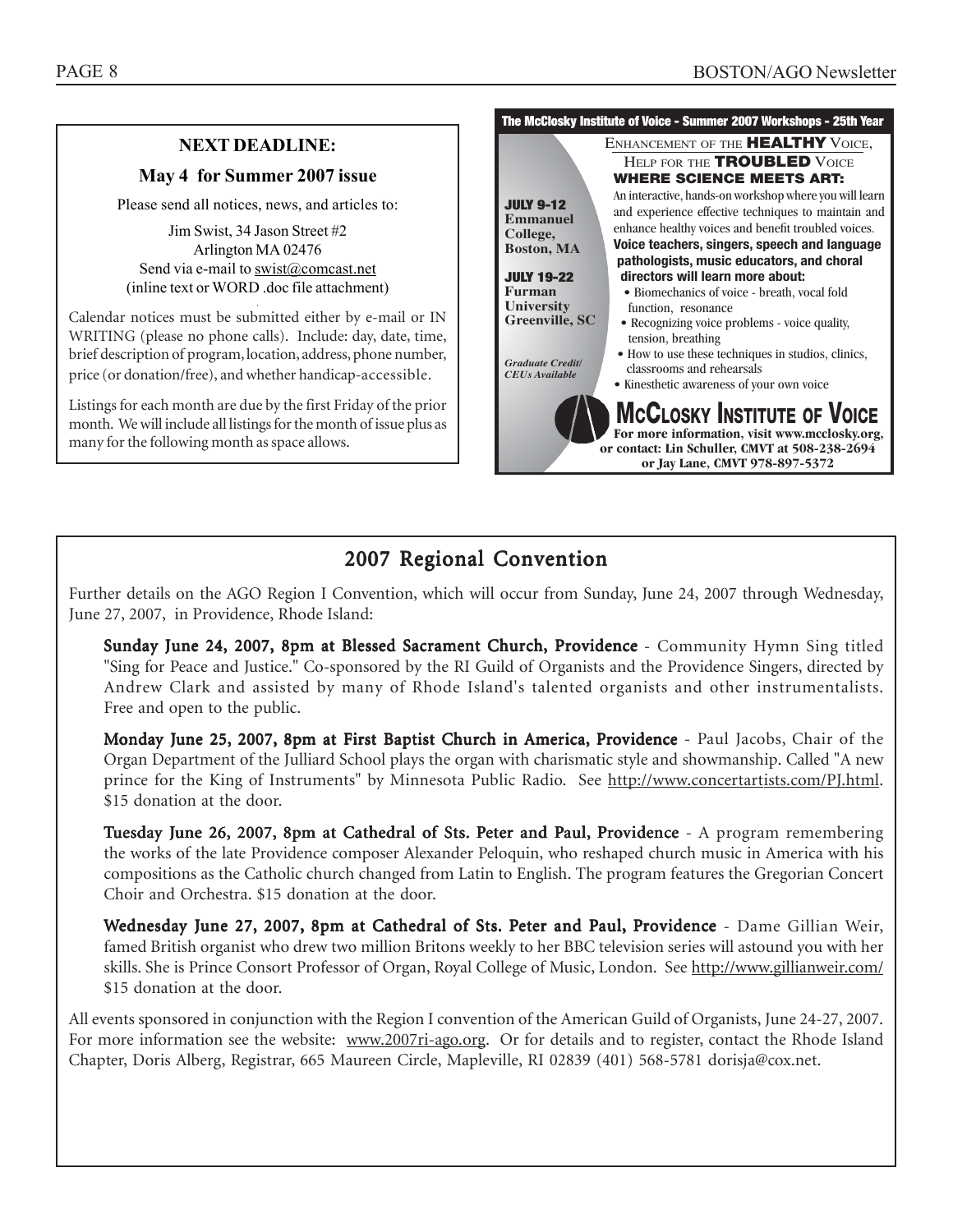# **PLACEMENT MAY, 2007**

The date in brackets following a church's name shows when the church first requested a listing. Salary is income paid by the church. Services such as funerals (fn) and weddings (wd) with additional fees are estimated as shown.

#### **ORGANIST/CHOIR DIRECTOR**

| Denomination Hours Location |           |               | Name of Church                           | Organ           | Salary    | Est. Add'l Comp |
|-----------------------------|-----------|---------------|------------------------------------------|-----------------|-----------|-----------------|
| American                    | 15        | Northborough, | Trinity Church of Northborough [3/07]    | Skinner         | 14-17.000 | $2$ fn, $2wd$   |
| Baptist/UCC                 |           | MA            |                                          |                 |           |                 |
| <b>UCC</b>                  |           | Cohasset, MA  | Beechwood Congregational Church [5/07]   | Rodgers         | 7.800     | $10$ fn/wd      |
| Episcopal                   | $20 - 25$ | Wellesley, MA | St Andrew's Episcopal Church [5/07]      | Juget-Sinclair  | 30-40.000 | $10$ fn, $5$ wd |
| Episcopal                   | 10        | Waltham, MA   | Christ Church [1/07]                     | Cole&Woodbury   | 12-16.000 | 5 fn, 2 wd      |
| Presbyterian                | 13        | Needham, MA   | Presbyterian Church in Needham [3/07]    | Electronic      | 17,000    | -----           |
| Unitarian Univ.*            | 15        | Cohasset, MA  | First Parish UU in Cohasset [3/07]       | Hutchings       | 15.750    | 4 fn. 10 wd     |
| Unitarian                   | 25        | Newton, MA    | First Unitarian Society in Newton [4/07] | Hook & Hastings | 24-30,000 | -----           |

\* position could be split: Director only \$10,500; organist only \$8,400

#### **ORGANIST ONLY**

| $\cdots$<br>10<br>Catholic<br>Roman<br>МA | Sacred Heart Church [03/07]<br>Lexington. | $\sim$<br>Rodgers | 12-19.000 | . .<br>tn. 6 wa |
|-------------------------------------------|-------------------------------------------|-------------------|-----------|-----------------|
|-------------------------------------------|-------------------------------------------|-------------------|-----------|-----------------|

Please also see postings at www.bostonago.com for contact information regarding these openings. Some churches here may no longer be receiving names but have not notified placement.

The following positions have been filled:

 First Lutheran Church, Boston, MA St George's Episcopal Church, Durham, NH CCUM, Wellesley, MA

**LISTING YOUR CHURCH ON THIS PAGE** Contact Janet Hunt, Placement Coordinator, at janet.hunt@sjs.edu.

# Open Console Day at Methuen!

Due to the requests for an Open Console Day at Methuen Memorial Music Hall, we are again this year offering the opportunity for organ, piano, or general music students to come to the hall to have a hands-on experience to play. As many of you know, many improvements were made to the console two years ago with the relocation of stops, tremolos, and preparations for the future. Additional modifications were made which included an 8' Krummhorn on the Positiv and an 8' Clarinet on the Choir. This year a splendid 8' Gamba has been added to the Great which will increase the versatility of the organ. This will be a wonderful opportunity for any music students and especially organ students to come to the Hall and meet other people like themselves who love music. Please spread the word to those that may be interested. The Open Console Day will be on Saturday, May 5 from 10:00 am to 2:00 pm. Please have these students bring some music with them to try out and the console will be made available on a first-come, first try basis. Father David Gallagher will be available to assist at the console, and Richard Ouellette will also be available to answer any questions. Teachers and parents are also encouraged to attend. Methuen Memorial Music Hall is located at 192 Broadway (Route 28), Methuen, Massachusetts. If you or anyone have any questions, please contact me at the above e-mail or phone numbers. Thank you for your help and interest, and we hope to see you there!!

*-- Richard J. Ouellette, chairperson of the Youth and Scholarship Committee at MMMH*